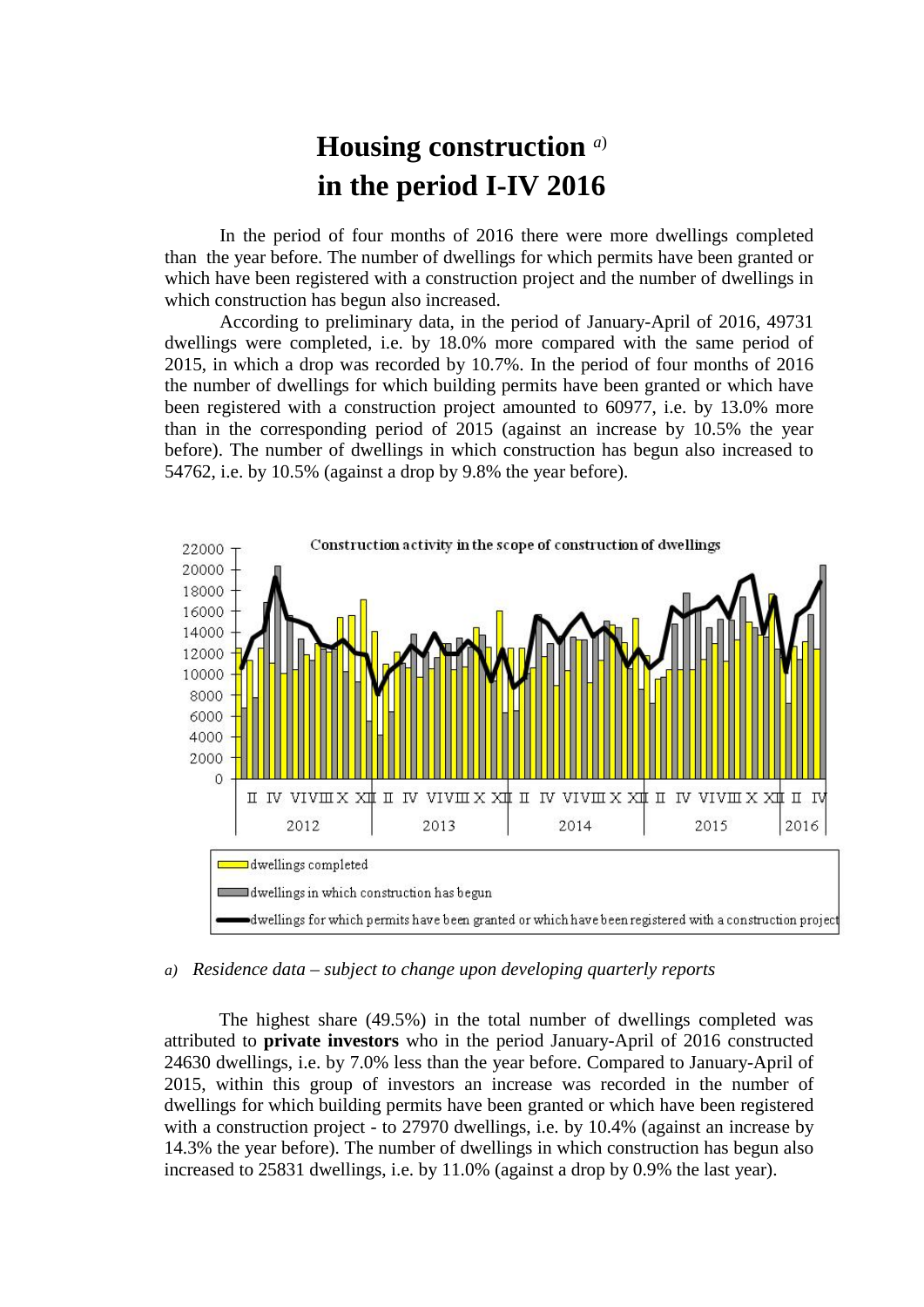**Developers**, in the period of four months of 2016, completed 23471 dwellings (which constituted 47.2% of the total number of dwellings completed), i.e. by 61.9% more than in the corresponding period of 2015, when a decrease was recorded by 20.8%. Investors who build for sale or rent received building permits for 31065 dwellings, i.e. by 13.0% more than the year before (when an increase was recorded by 8.0%). An increase was recorded in the number of dwellings in which construction has begun to 27368 dwellings, i.e. by 7.1% (against an increase by 26.6% the year before).

**Housing cooperatives** in the period of four months of 2016 completed 961 dwellings against 494 dwellings the year before. The number of dwellings for which building permits have been granted decreased to 421 against 507 dwellings the year before. The number of dwellings in which construction has begun increased to 918 against 407 dwellings the year before.

**Other investors** (municipal, public building society and company construction) in the period of four months of 2016 completed 669 dwellings against 681 dwellings the year before, of which in municipal construction - 348 dwellings were completed against 385 dwellings the last year, in public building society construction – 315 dwellings against 84 dwellings and in company construction – 6 dwellings against 212 dwellings in the corresponding period of 2015. The number of dwellings for which building permits have been granted and in which construction has begun increased respectively - to 1521 dwellings against 618 dwellings the year before and to 645 dwellings against 355 the last year.

In the period of four months of 2016, an increase in **the number of dwellings completed** was recorded in fifteen voivodships, including the most substantial one in Dolnośląskie – by 51.0%, Mazowieckie – by 35.2% and Lubelskie – by 35.0%. A decrease in the number of dwellings completed was recorded only in Podkarpackie voivodship – by 12.7%.

In the period of four months of 2016, an increase in the number of **dwellings for which permits have been granted or which have been registered with a construction project** was recorded in thirteen voivodships, of which the highest in Opolskie - by 124.6%, Świętokrzyskie – by 64.5% and Podkarpackie – by 56.0%. A decrease in the number of permits or registrations with a construction project was recorded in three voivodships: in Warmińsko-Mazurskie – by 24.1%, Podlaskie – by 15.2% and Małopolskie – by 9.6%. Most of dwellings for which building permits have been granted were in Mazowieckie – 13146 dwellings, i.e. by - 4.9% more than the year before.

An increase in the number of **dwellings in which construction has begun** in the period of four months of 2016 was recorded in ten voivodships, of which the highest in Kujawsko-Pomorskie – by 52.5%, Mazowieckie – by 45.3% and Zachodniopomorskie – by 28.5%. A drop in the number of dwellings in which construction has begun was recorded in six voivodships of which the highest in Pomorskie – by 11.2%, Małopolskie – by 9.2% and Podlaskie – by 8.7%.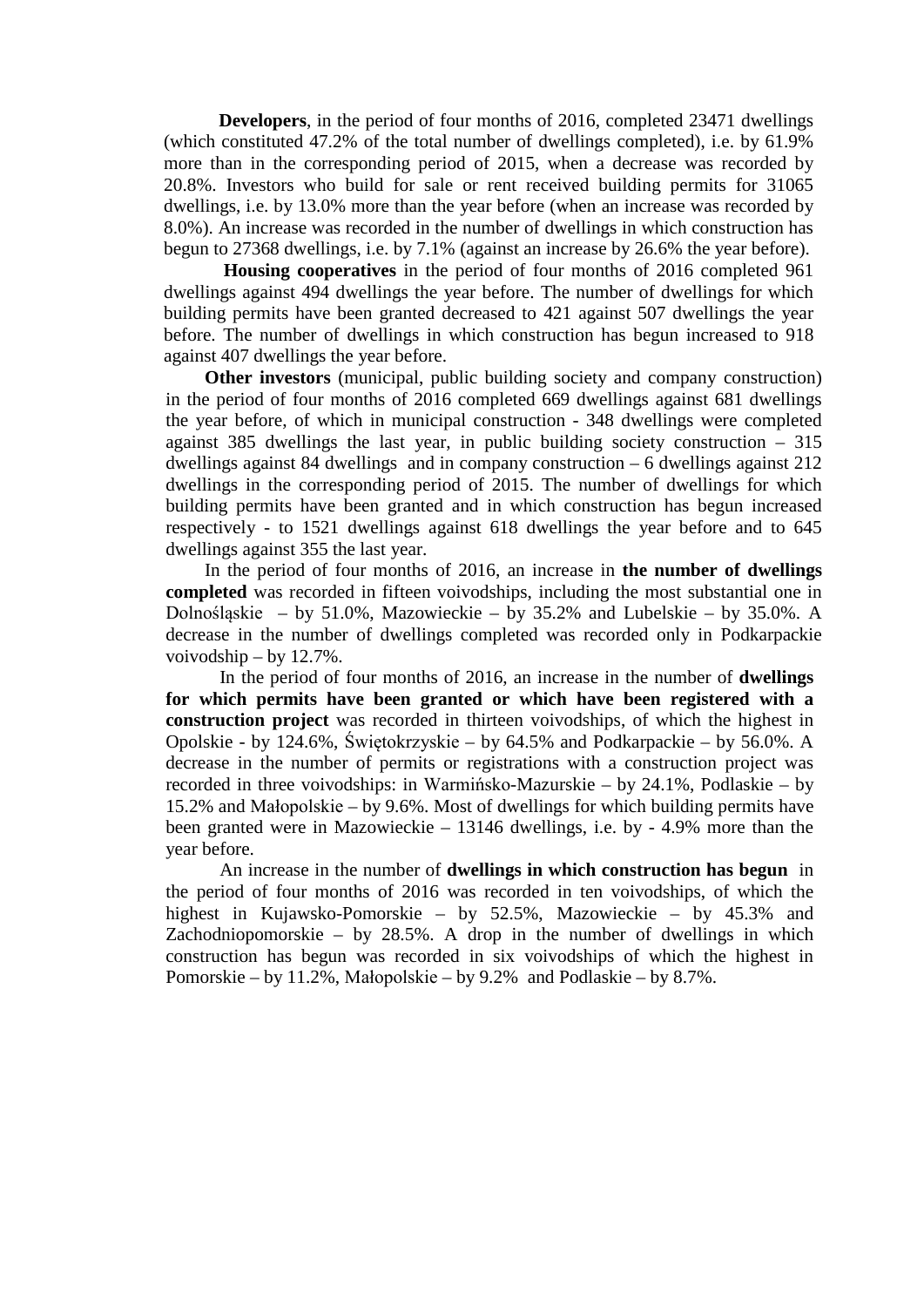|                                                                                                            | 2016   |                    |                     |        |                          |
|------------------------------------------------------------------------------------------------------------|--------|--------------------|---------------------|--------|--------------------------|
| <b>Forms</b><br>of construction                                                                            | IV     |                    |                     | $I-IV$ |                          |
|                                                                                                            | number | IV<br>$2015 = 100$ | III<br>$2016 = 100$ | number | $I - IV$<br>$2015 = 100$ |
| <b>Dwellings completed</b>                                                                                 |        |                    |                     |        |                          |
|                                                                                                            | 12418  | 119.0              | 94.9                | 49731  | 118.0                    |
|                                                                                                            | 5897   | 87.1               | 86.9                | 24630  | 93.0                     |
| For sale or rent                                                                                           | 6278   | 189.6              | 106.8               | 23471  | 161.9                    |
| Cooperative                                                                                                | 144    | 57.6               | 158.2               | 961    | 194.5                    |
|                                                                                                            | 99     | 97.1               | 30.1                | 669    | 98.2                     |
| Dwellings in which construction has begun                                                                  |        |                    |                     |        |                          |
|                                                                                                            | 20456  | 115.1              | 130.5               | 54762  | 110.5                    |
| Private                                                                                                    | 9134   | 109.0              | 110.8               | 25831  | 111.0                    |
| For sale or rent                                                                                           | 10888  | 119.0              | 152.3               | 27368  | 107.1                    |
| Cooperative                                                                                                | 143    | 127.7              | 110.9               | 918    | 225.6                    |
|                                                                                                            | 291    | 232.8              | 185.4               | 645    | 181.7                    |
| Dwellings for which permits have been granted or which have been registered with a<br>construction project |        |                    |                     |        |                          |
|                                                                                                            | 18794  | 121.3              | 114.6               | 60977  | 113.0                    |
| $Private$                                                                                                  | 8758   | 113.5              | 112.8               | 27970  | 110.4                    |
| For sale or rent                                                                                           | 9639   | 132.7              | 116.8               | 31065  | 113.0                    |
| Cooperative                                                                                                | 25     | 8.1                | 19.2                | 421    | 83.0                     |
|                                                                                                            | 372    | 179,7              | 145.3               | 1521   | 246.1                    |

*b) company, municipal, public building society.*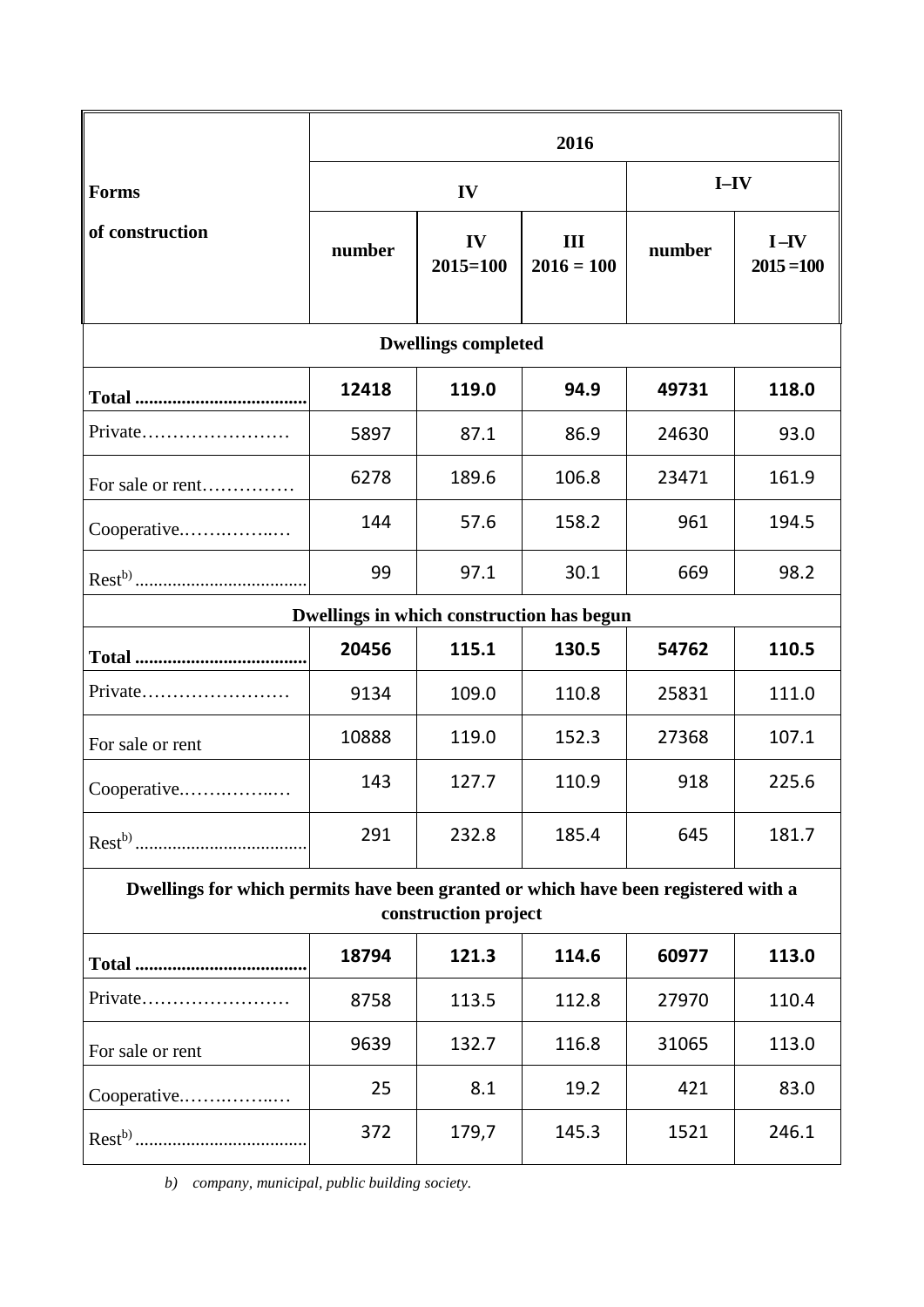